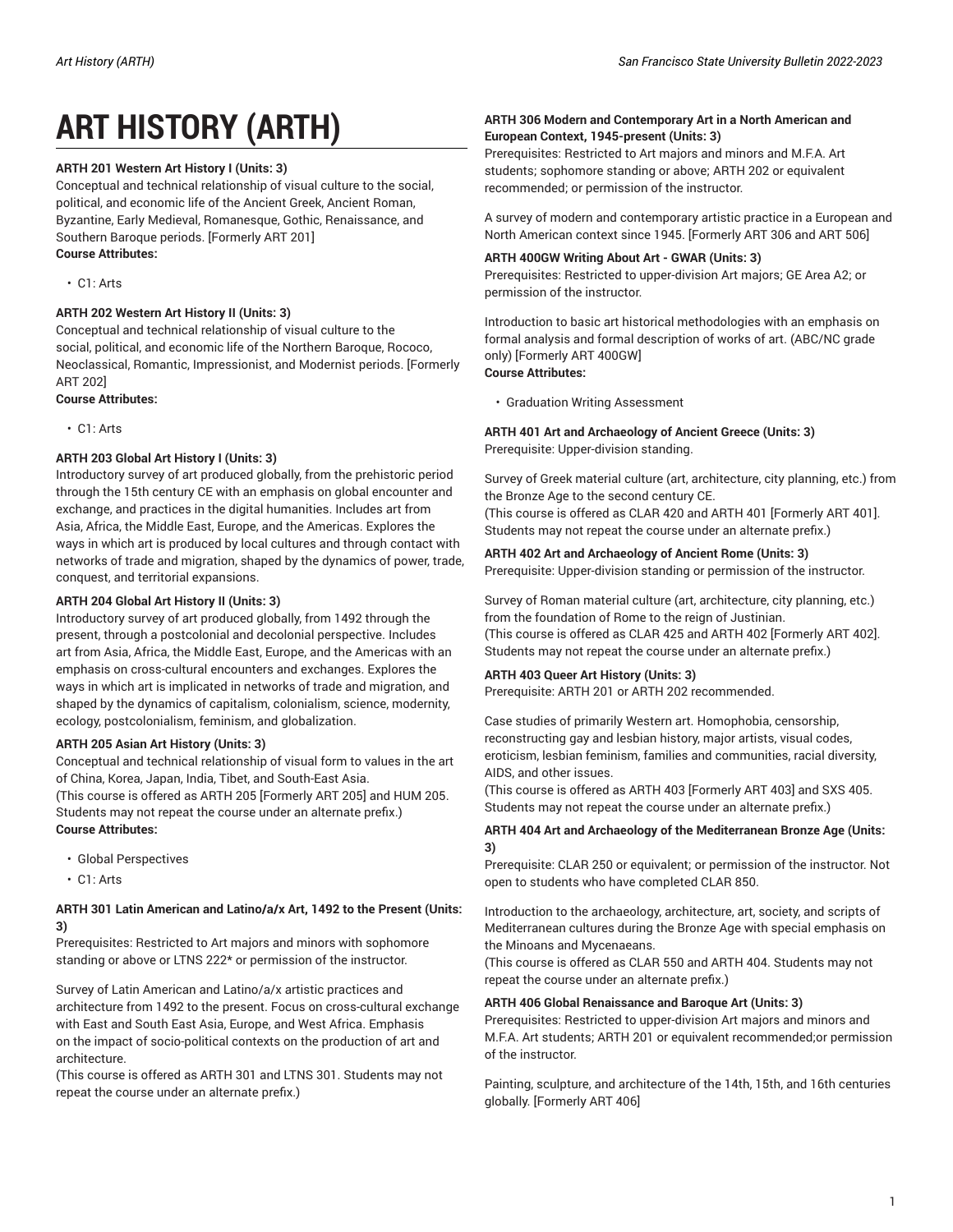#### **ARTH 407 Art and Archaeology of Ancient Egypt (Units: 3)**

Prerequisites: GE Areas A1\*, A2\*, A3\*, and B4\* all with grades of C- or better or permission of the instructor.

Ancient Egyptian civilization from Pre-dynastic through Ptolemaic times: art, archaeology, literature, and religion with research use of Sutro Egyptian Collection.

(This course is offered as CLAR 500 and ARTH 407. Students may not repeat the course under an alternate prefix.) **Course Attributes:**

• UD-C: Arts and/or Humanities

#### **ARTH 408 Etruscan Art and Archaeology (Units: 3)**

Prerequisite: Upper-division standing or permission of the instructor.

Examination of the material culture of the Etruscans in its historical context from the Late Bronze Age until the early 1st century CE. (This course is offered as CLAR 555 and ARTH 408. Students may not repeat the course under an alternate prefix.)

#### **ARTH 409 Greek Vase Painting (Units: 3)**

Prerequisite: CLAR 250 or CLAR 420 or CLAR 425 or permission of the instructor.

Introduction to ancient Greek vase painting.

(This course is offered as CLAR 530 and ARTH 409. Students may not repeat the course under an alternate prefix.)

#### **ARTH 410 Greek Sculpture (Units: 3)**

Prerequisite: Upper-division standing or permission of the instructor.

Development of Greek sculpture from the late 8th century through the 2nd century BCE. Emphasis on stylistic analysis, formal development, and interpretation of both free-standing figures and programmatic architectural sculpture as social and political documents. (This course is offered as CLAR 531 and ARTH 410. Students may not repeat the course under an alternate prefix.)

**ARTH 411 South Asian Art I: Neolithic to Medieval Periods (Units: 3)** Prerequisites: Restricted to Art majors and minors and M.F.A. Art students; upper-division standing; ARTH 205 or equivalent recommended; or permission of the instructor.

Examination of artistic practices and aesthetics that inform the visual culture of South Asia (Afghanistan, Bangladesh, Bhutan, India, the Maldives, Nepal, Pakistan, and Sri Lanka), from Indus Valley culture to the 10th century. Art will be presented in the contexts of belief systems, trade, and political formations. Among the art historical subjects to be covered are: Buddhist sculptures and painting, Hindu temples, and Islamic built environments.

#### **ARTH 412 South Asian Art II: Early Modern to Contemporary Periods (Units: 3)**

Prerequisites: Restricted to Art majors and minors, M.F.A. Art students, and South Asian Studies minors; upper-division standing; ARTH 205 or equivalent recommended; or permission of the instructor.

Examination of artistic practices and aesthetics that inform the visual culture of South Asia (Afghanistan, Bangladesh, Bhutan, India, the Maldives, Nepal, Pakistan, and Sri Lanka), from the 18th century to the contemporary period. Art will be presented in the contexts of belief systems, trade, and political formations like nation-building and global alliances.

#### **ARTH 417 The Art and Architecture of Islam (Units: 3)**

Prerequisite: Upper-division standing or permission of the instructor.

Case study examination of the tradition and practices of Islamic art and architecture, artistic developments from the seventh century to the present, and regional variations in Africa, Asia, and Europe. [Formerly ART 417 and ART 504]

#### **ARTH 421 Special Topics in Art History (Units: 3)**

Prerequisites: Restricted to Art majors and minors and M.F.A. Art students; upper-division standing; ARTH 201, ARTH 202, or ARTH 205 or equivalent recommended; or permission of the instructor.

Investigation of specific themes, periods, styles, geographical areas, and media in art history. Topics to be specified in the class schedule. May be repeated when topics vary. [Formerly ART 421] **Topics:**

- 1. Feminist Art Practices
- 2. History of Photography
- 3. Vision and Meaning in Art History

#### **ARTH 516 Advanced Topics in Art History (Units: 3)**

Prerequisites: Restricted to upper-division Art majors and minors and M.F.A. Art students; one 300- or 400-level Art History course; or permission of the instructor.

Investigation of advanced topics in art history. Topics to be specified in the Class Schedule. May be repeated when topics vary. [Formerly ART 516]

- **Topics:**
- 1. Modernism and Liberation in Africa
- 2. Contemporary Asian Art
- 3. African Diasporic Art in Latin America
- 4. New Themes in Art History
- 5. Queer Art Since 1980
- 6. Asian American Art
- 7. Outside the White Cube: Alternative Art Spaces
- 8. Art Now: Contemporary Art Practices Today
- 9. Mexican Muralism and Its Legacy in the Americas

#### **ARTH 602 Art History Seminar (Units: 3)**

Prerequisites: Restricted to upper-division Art majors and minors and M.F.A. Art students; one upper-division Art History course\*; or permission of the instructor.

Advanced seminar on specific topics, themes, and research methods in Art History. Topics to be specified in the Class Schedule. May be repeated when topics vary. (ABC/NC grading; CR/NC allowed) [Formerly ART 602] **Topics:**

- 1. Art, Politics, and Social Justice
- 2. Postcolonial Encounters in Art History
- 3. The Art and History of Monuments: Case Studies
- 4. Art Magazines, Art Criticism, Art Worlds
- 5. Art and Utopia
- 6. Curatorial Practicum: Art in the Borderlands
- 7. New Themes and Methods in Art History